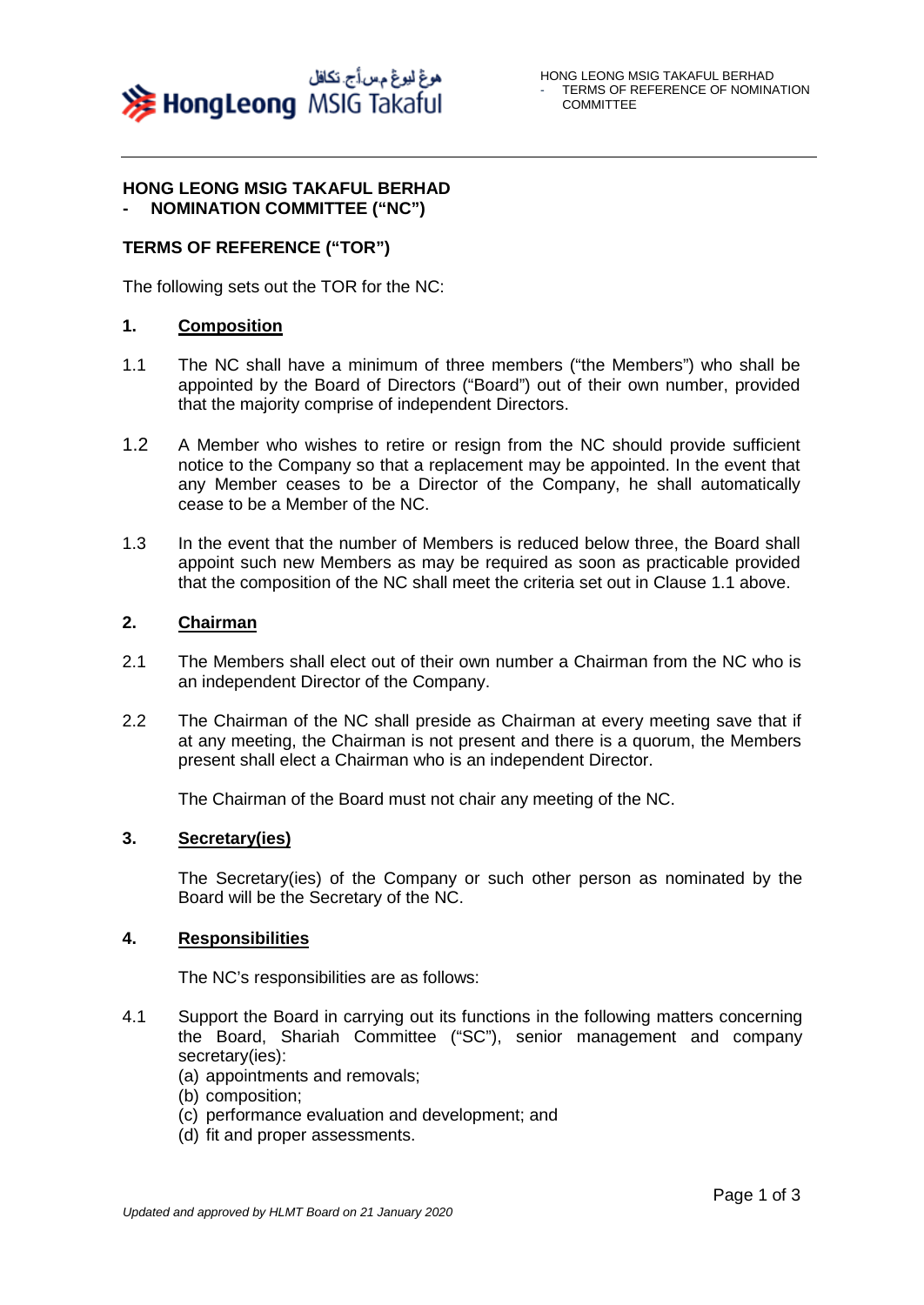

# **4. Responsibilities (Cont'd)**

- 4.2 Recommend to the Board the minimum criteria and skill sets for appointments of the Board, Board Committees, SC and for the position of Chief Executive Officer ("CEO").
- 4.3 Review and recommend to the Board all Board, Board Committees and SC appointments, re-appointments and removals including of the CEO.
- 4.4 Review annually the overall composition of the Board and SC in terms of the appropriate size and skills, the balance between executive directors, nonexecutive and independent directors, competence, knowledge and mix of skills and other core competencies required.
- 4.5 Assess annually the performance and effectiveness of the Board, Board Committees, each individual director and SC member and their contributions to the overall functions.
- 4.6 Oversee the appointment and management of succession planning and performance evaluation of key senior management officers and recommend their removal if they are found ineffective, errant and negligent in discharging their responsibilities.
- 4.7 Ensure that the Board receives an appropriate continuous training programme.

## **5. Meetings**

### **5.1 Convening of Meetings**

- a. The NC shall hold at least one meeting (which may include meetings conducted via telephonic and video conference) in each financial year to be convened by the Secretary(ies) to the NC.
- b. Upon the request of any Member, the Chairman shall convene a meeting of the NC to consider any matters which the Member believe should be brought to the attention of the NC.

# **5.2 Notice of Meetings**

- a. The notice and agenda for each meeting shall be circulated to all Members specifying the date, time and venue of the meeting and setting out the matters to be discussed.
- b. The NC may invite such other persons as they deem necessary to the meetings.